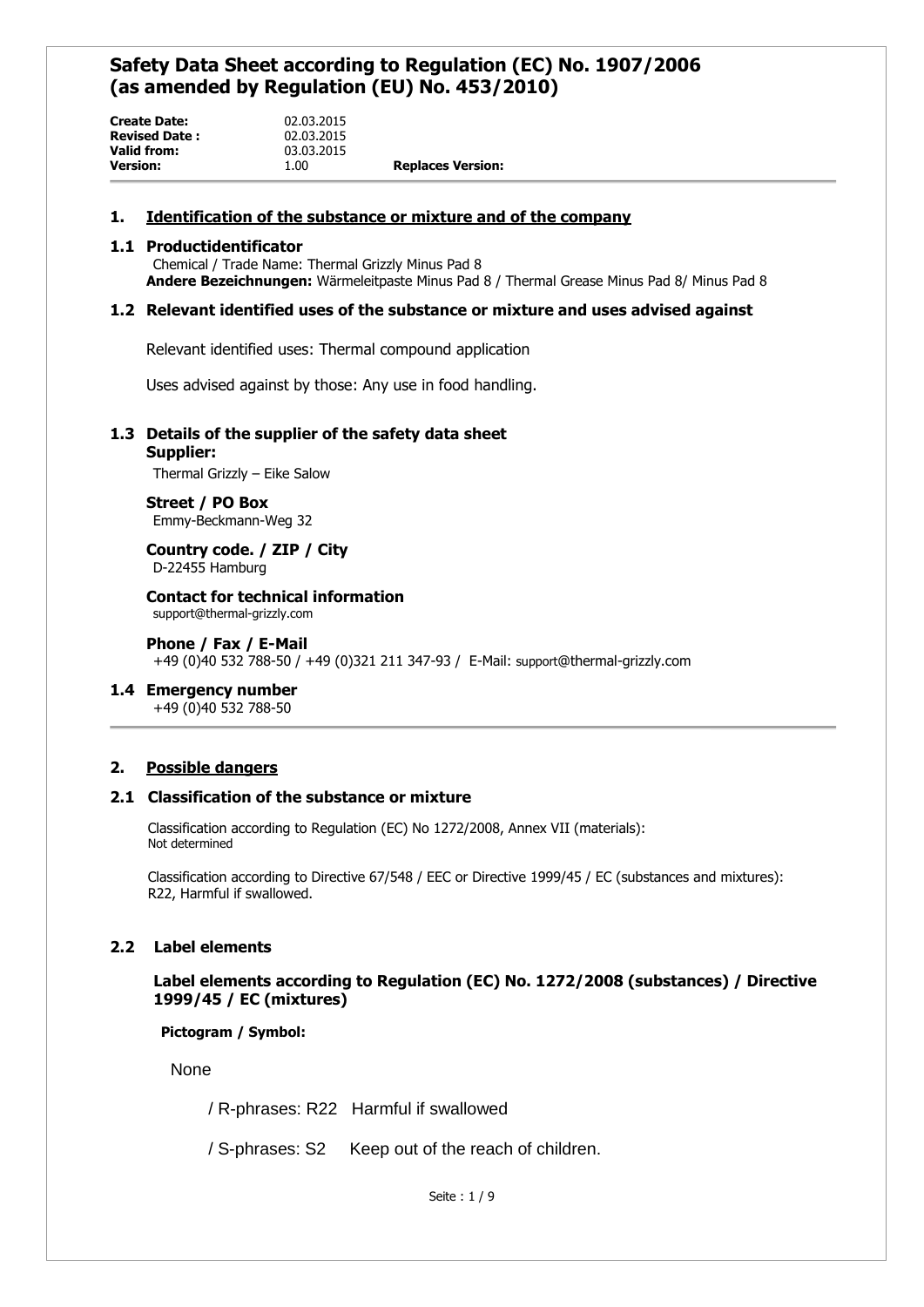**Create Date:** 02.03.2015 **Revised Date :** 02.03.2015 **Valid from:** 03.03.2015<br> **Version:** 1.00

**Version:** 1.00 **Replaces Version:**

S24/25 Avoid contact with skin and eyes.

## **2.3 Other hazards**

*Physical and chemical hazards see Chapter 10*

*Environmental hazards Does not contain any PBT or vPvB substances. Other Hazards Other hazards were not at the current level of knowledge found.*

## **3. Composition / information on ingredients**

## **3.1 Ingredients**

Main component of the substance

Chemical: Silicone Synoyms: Alpha,Omega-Divinylpolydimethylmethtlvinylsiloxane

CAS-No.: 90337-93-2

## **3.2 Mixtures**

- (- Hazardous to health or environmental hazard,
	- Components with EU limit values for occupational exposure,
	- Substances which are persistent according to the criteria in Annex XIII of the REACH Regulation,
- bioaccumulative and toxic or very persistent and very bioaccumulative,

- Substances for reasons other than those specified in Article 31 paragraph 1 letter a of the REACH Regulation.

 hazards listed in the list established in accordance with Article 59 paragraph 1 of the REACH Regulation (List of candidates) were recorded)

- Classification according to Directive 67/548 / EEC: Not Applicable
- Classification according to Regulation (EC) No 1272/2008. Not Applicable

#### **Mixtures Componets:**

Macromolecular compounds: 20% Metal Oxidize (CAS NO:1344-28-1): 20%

## **4. First-aid measures**

#### **4.1 Description of first aid measures**

General Notice: Contaminated clothing should be changed.

#### **After inhalation**

If difficulties occur after inhalation of vapor / aerosol has fresh air and seek medical attention **After contact with skin** Wash thoroughly with soap and water, skin care. Change contaminated clothes.

**After contact with eyes**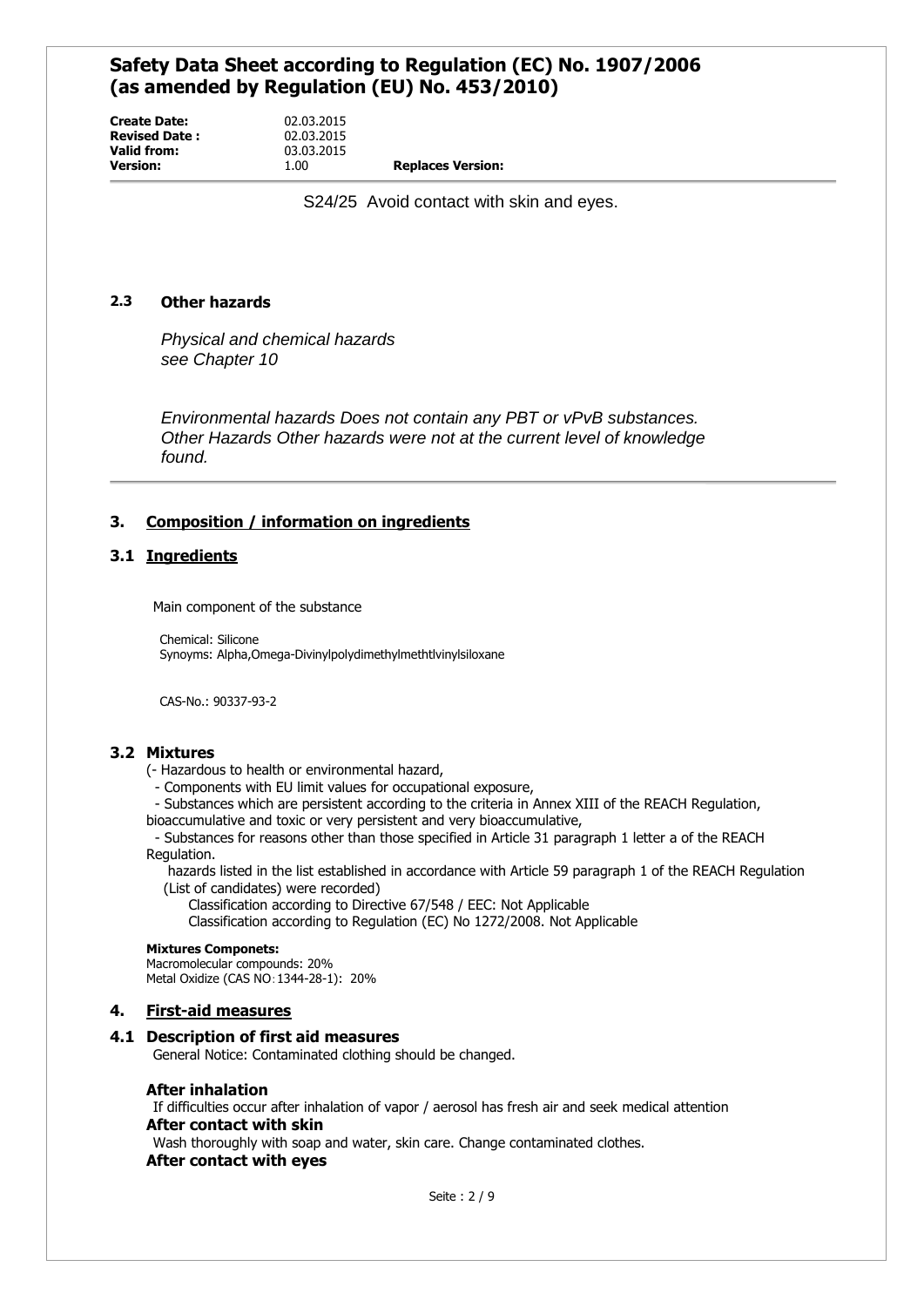| <b>Create Date:</b>  | 02.03.2015 |                          |
|----------------------|------------|--------------------------|
| <b>Revised Date:</b> | 02.03.2015 |                          |
| Valid from:          | 03.03.2015 |                          |
| <b>Version:</b>      | 1.00       | <b>Replaces Version:</b> |

In case of contact with eyes, rinse thoroughly with water. In the event of symptoms refer for medical treatment

### **after swallowing**

Rinse mouth and then drink plenty of water, NOT induce vomiting. Seek IMMEDIATE medical attention.

**4.2 Both acute and delayed symptoms and effects** none known

# **4.3 Indication of immediate medical attention and special treatment**

No special handling instructions needed.

## **5. Fire-fighting measures**

#### **5.1 Extinguishant**

Suitable: Carbon dioxide, water spray, dry chemical, foam Avoid: Full water jet

**5.2 Special hazards arising from the substance or mixture Hazards** none known

### **5.3 Advice for firefighters**

No special Advice needed

#### **6. Accidental release measures**

**6.1 Personal precautions, protective equipment and emergency procedures**

## **6.2 Environmental protection measures**

#### **6.3 Methods and material for containment and cleaning** Pick up mechanically The absorbed material in accordance with section on waste disposal.

## **6.4 Reference to other sections**

No further be observed.

## **7. Handling and storage**

## **7.1 Precautions for safe handling**

Accord with the putting and clicking of standard management of the storage

### **7.2 Conditions for safe storage, including any incompatibilities** Avoid High Temperature at place of storage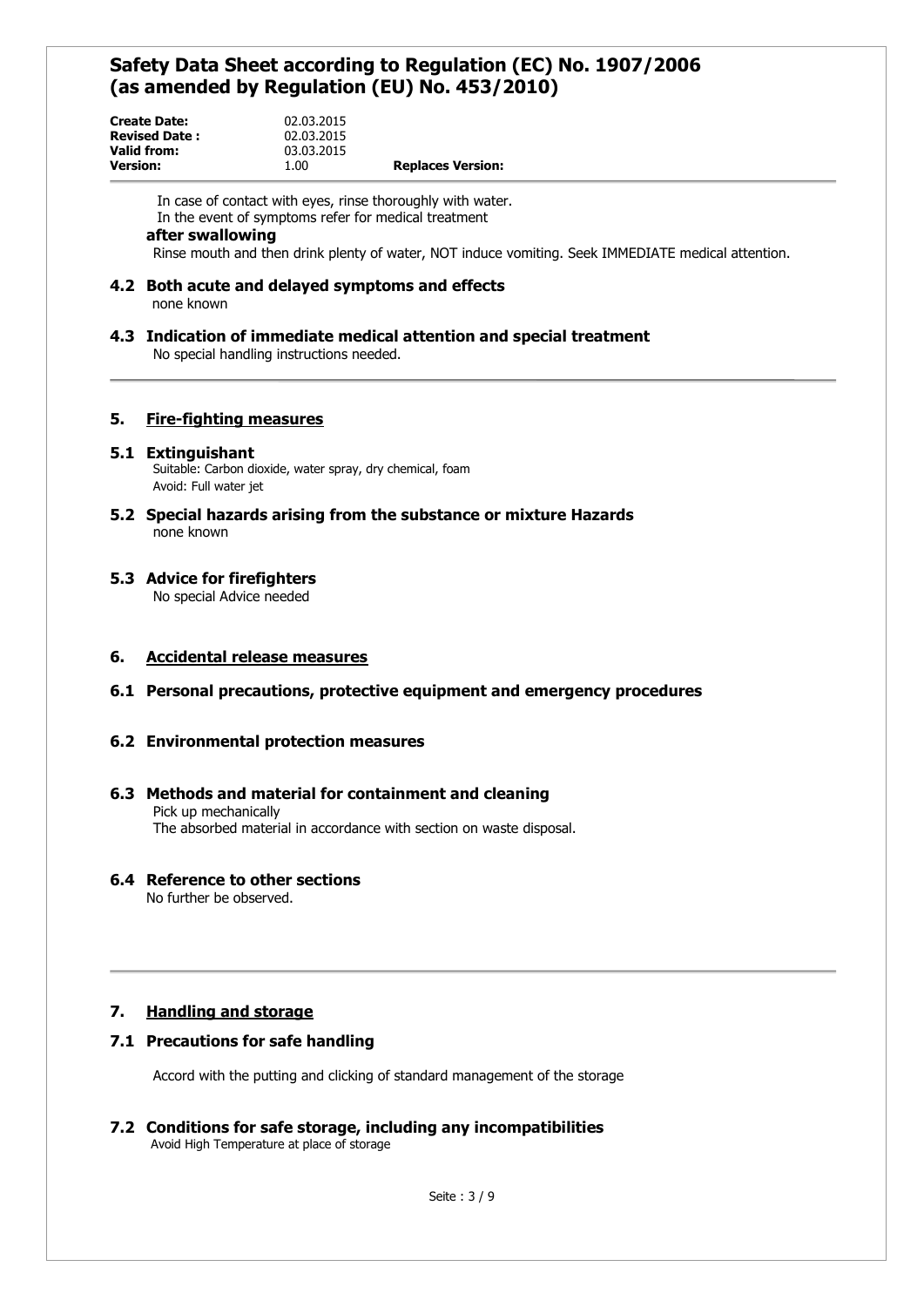| <b>Create Date:</b><br><b>Revised Date:</b> | 02.03.2015<br>02.03.2015 |                          |
|---------------------------------------------|--------------------------|--------------------------|
| Valid from:                                 | 03.03.2015               |                          |
| <b>Version:</b>                             | 1.00                     | <b>Replaces Version:</b> |

#### **Information on storage conditions**

Ensure thorough ventilation of stores and work areas. Container after removal of product again immediately, because product takes up the humidity of the air. Avoid contact with eyes and skin contact.

### **7.3 Specific end use**

### **Industry and sector-specific guidelines**

There are to take measures against electrostatic charging and for good ventilation.

#### **8. Limiting and monitoring exposure / personal protective equipment**

#### **8.1 Control parameters**

## **8.1.1 Occupational exposure limits in the workplace and / or biological limit values Occupational Exposure Limits (OEL) Germany**

None

### **8.2 Limiting and monitoring exposure**

Technical measures and the selection of appropriate work processes have priority over the use personal protective equipment. The personal protective equipment varies depending on the amount and concentration set of hazardous substances in the workplace.

#### **8.2.1 Appropriate engineering controls**

Ensure good ventilation of the work space and / or suction at the workplace. the floor should not have a floor drain. Provide workplace washing facilities. Eyewash or Provide eye wash bottle.

#### **8.2.2 Individual protection measures - personal protective equipment**

The personal protective equipment varies depending on the amount and concentration of hazardous substances at the Establish workplace. Recommendation dustproof protective clothing, apron or lab coat Wear. General protective and hygiene measures - see Section 7.1

#### **Eye / face protection**

Safety glasses with side-shields conforming to EN 166 - is recommended

#### **Skin Protection**

Handle with gloves. Preventive skin protection recommended.

#### **Gloves**

Glove material: butyl rubber Layer thickness (mm): 0.5mm (Category III) Breakthrough time (min.): <480min (EN374)

#### **Body protection**

Not needed - Wearing a lab coat is recommended.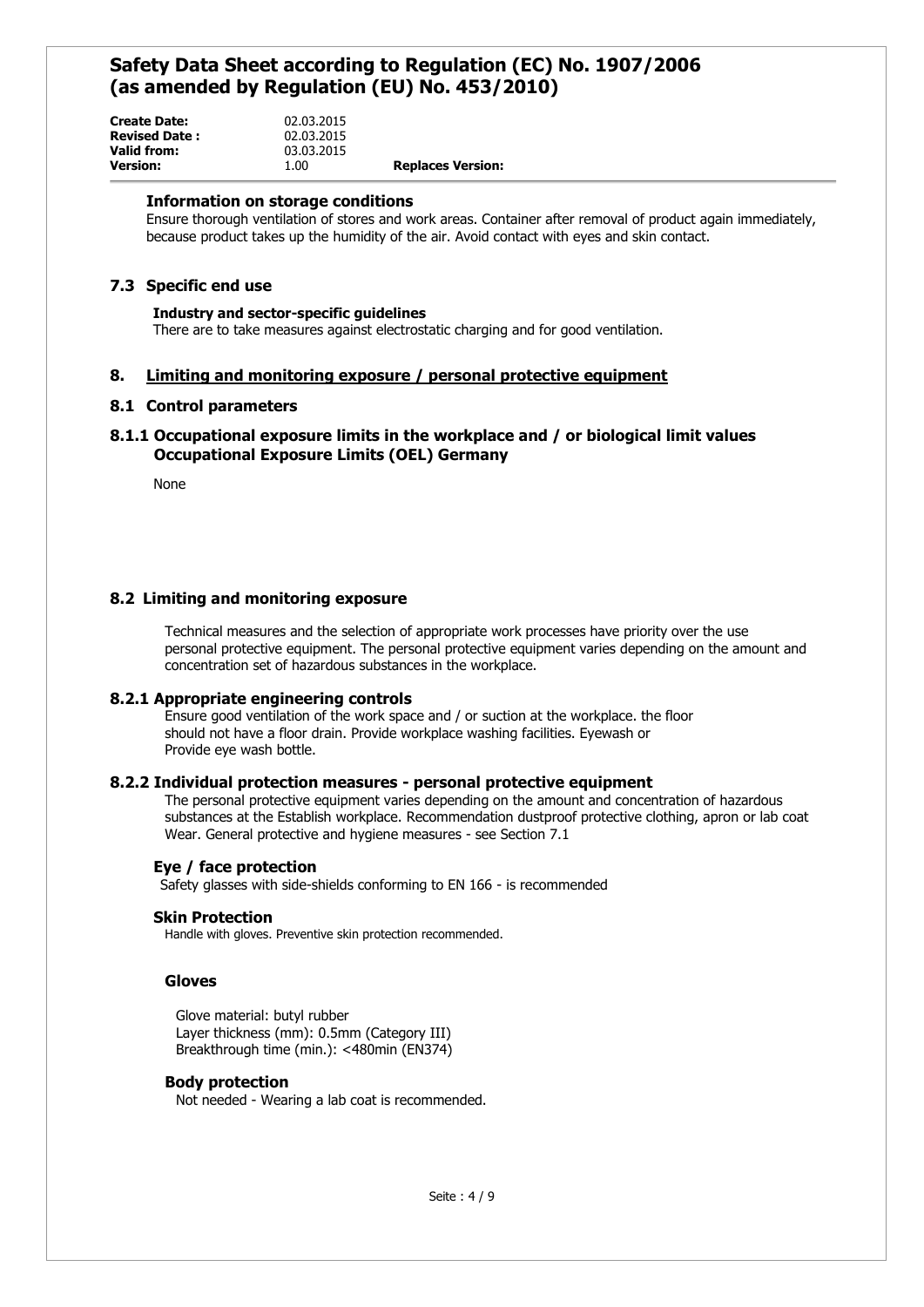**Version:** 1.00 **Replaces Version:**

#### **Respiratory Protection**

Not needed - no requirements.

**Create Date:** 02.03.2015 **Revised Date :** 02.03.2015 03.03.2015<br>1.00

#### **Technical risks:**

Not needed - no requirements.

## **8.2.3 Delimitation and monitoring of environmental exposure**

See Chapter 6 and 7

## **9. Physical and Chemical Properties**

#### **9.1 Information on basic physical and chemical properties**

#### **Appearance**

| appeurunee                        |                |
|-----------------------------------|----------------|
| - Physical state:                 | Solid state    |
| - Colour:                         | dark red       |
| odor:                             | None           |
| <b>Odor threshold:</b>            | not applicable |
| pH:                               | not applicable |
| Melting point / freezing point:   | not applicable |
| Initial boiling point and boiling | not determined |
| range:                            |                |
| Flash point:                      | not determined |
| <b>Evaporation rate:</b>          | not determined |
| Flammability (solid, gaseous):    | not determined |
| Upper / lower flammability or     | not determined |
| explosive limits:                 |                |
| <b>Vapor pressure:</b>            | not applicable |
| Vapor density:                    | not applicable |
| relative density:                 | not applicable |
| Solubility (ies):                 | not applicable |
| <b>Partition coefficient:</b>     | not applicable |
| n-octanol / water:                | not determined |
| Auto-ignition temperature:        | not applicable |
| <b>Decomposition temperature:</b> | not determined |
| <b>Viscosity:</b>                 | not applicable |
| <b>Explosive properties:</b>      | not applicable |
| <b>Oxidising properties:</b>      | not applicable |
|                                   |                |

#### **9.2 other Information**

None

#### **10. Stability and reactivity**

Stability: Make and have no supposition stably at the room temperature

#### **10.1Reactivity**

When properly used, not known.

#### **10.2Chemical Stability**

The product is stable under normal conditions.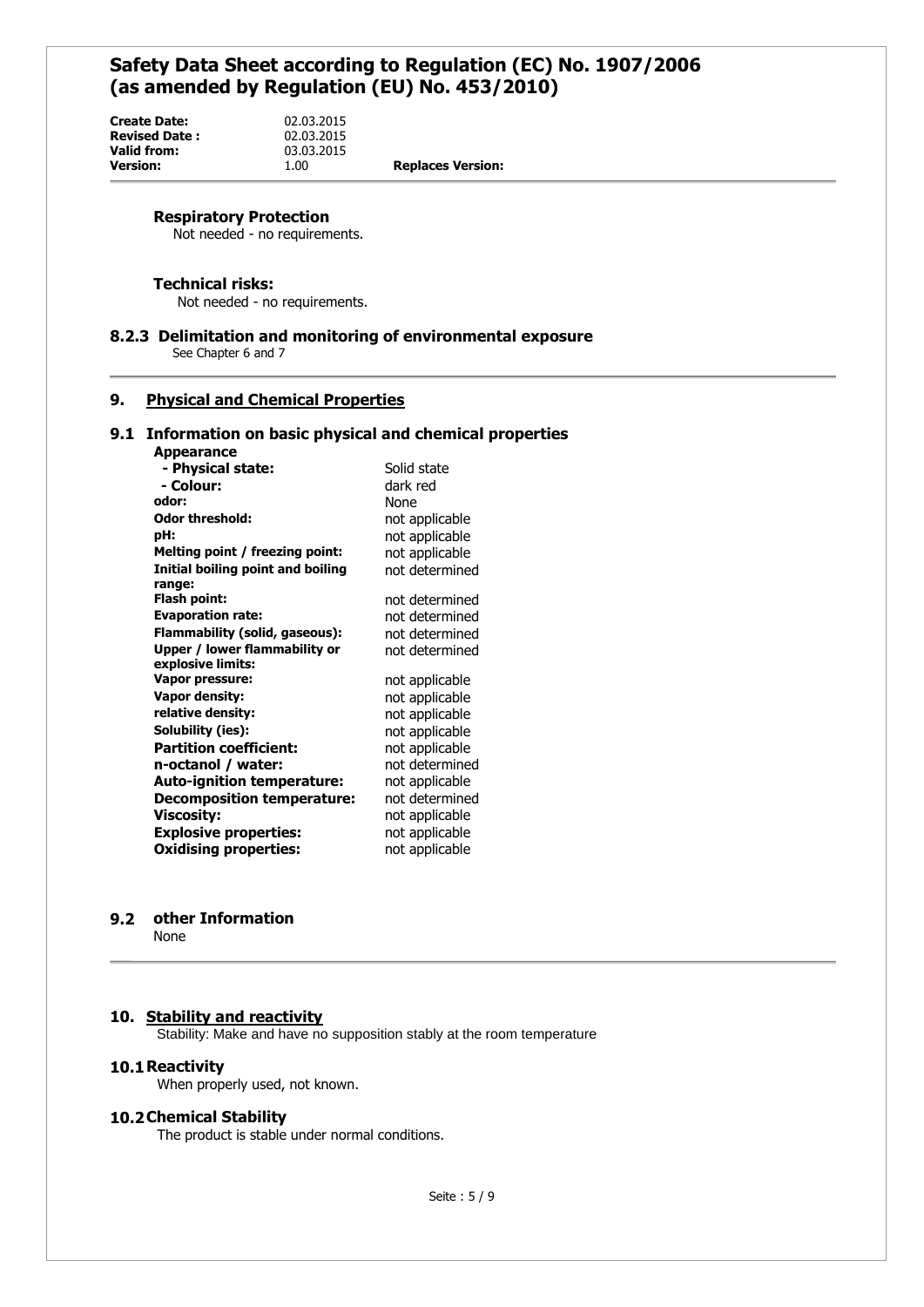| <b>Create Date:</b>  | 02.03.2015 |                          |
|----------------------|------------|--------------------------|
| <b>Revised Date:</b> | 02.03.2015 |                          |
| Valid from:          | 03.03.2015 |                          |
| <b>Version:</b>      | 1.00       | <b>Replaces Version:</b> |

#### **10.3Possibility of hazardous reactions**

When the product is heated above decomposition temperature toxic vapors is possible.

#### **10.4Conditions to avoid**

Burning oft he the direct fire source

#### **10.5Incompatible materials**

not determined

#### **10.6Hazardous decomposition products**

No known dangerous decomposition products.

## **11. Toxicological information**

None

#### **11.1 Information on toxicological effects**

**acute toxicity** Not available, according to calculation method of the Preparations Directive. **Skin corrosion / irritation to the skin** not determined **serious eye damage / eye irritation** not determined **Respiratory sensitization / skin** not determined **Germ cell mutagenicity** not determined **Carcinogenicity** not determined **reproductive toxicity** not determined **specific target organ toxicity after single exposure** not determined **specific target organ toxicity after repeated exposure** not determined **Aspiration** not determined

## **12. Ecological information**

#### **12.1Ecotoxicity**

None

## **12.2Persistence and degradability**

None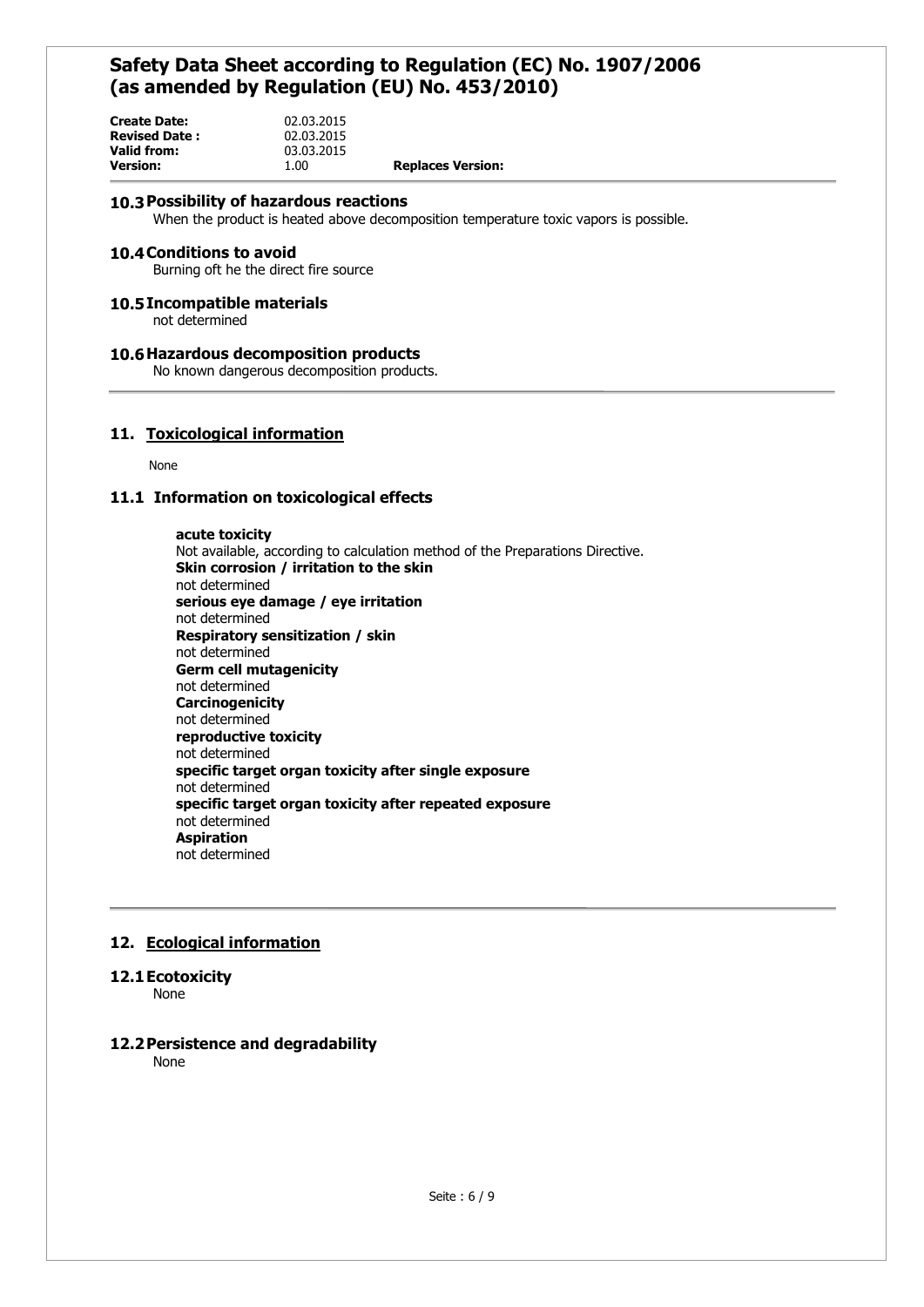**Create Date:** 02.03.2015 **Revised Date :** 02.03.2015 **Valid from:** 03.03.2015<br> **Version:** 1.00

**Version:** 1.00 **Replaces Version:**

## **12.3Bioaccumulative**

not determined

#### **12.4Mobility in soil**

not determined

## **12.5Results of PBT and vPvB assessment**

not determined

#### **12.6Other adverse effects**

Absorbable organic bound halogens (AOX): The product contains no organically-bound halogen.

#### **Additional information:**

Other ecotoxicological advice: The product was not tested. The statement has been derived from the properties of the individual components. Prevent product from entering untreated into natural waters.

## **13. Disposal**

#### **13.1Waste treatment methods**

The industry that retrieves raw materials person of silicon retrieves the waste material , there are regular recovery prices.

#### **Treatment of contaminated packaging**

 Non-contaminated packaging may be recycled Are fed Performs.

#### **Waste code according to the Waste Catalogue (EWC)**

070708 \* Other still bottoms and reaction residues 150102 \* plastic packaging

#### **Special precautions**

Contact with biological waste should be avoided.

#### **Relevant EU or other regulations**

no application

#### **14. Transport information**

Not Restricted under IATA RERULATION

#### **14.1UN-Number**

None needed

#### **14.2 UN proper shipping name**

**ADR / RID**

Not needed

**IMDG-Code / ICAO-TI / IATA-DGR** Not needed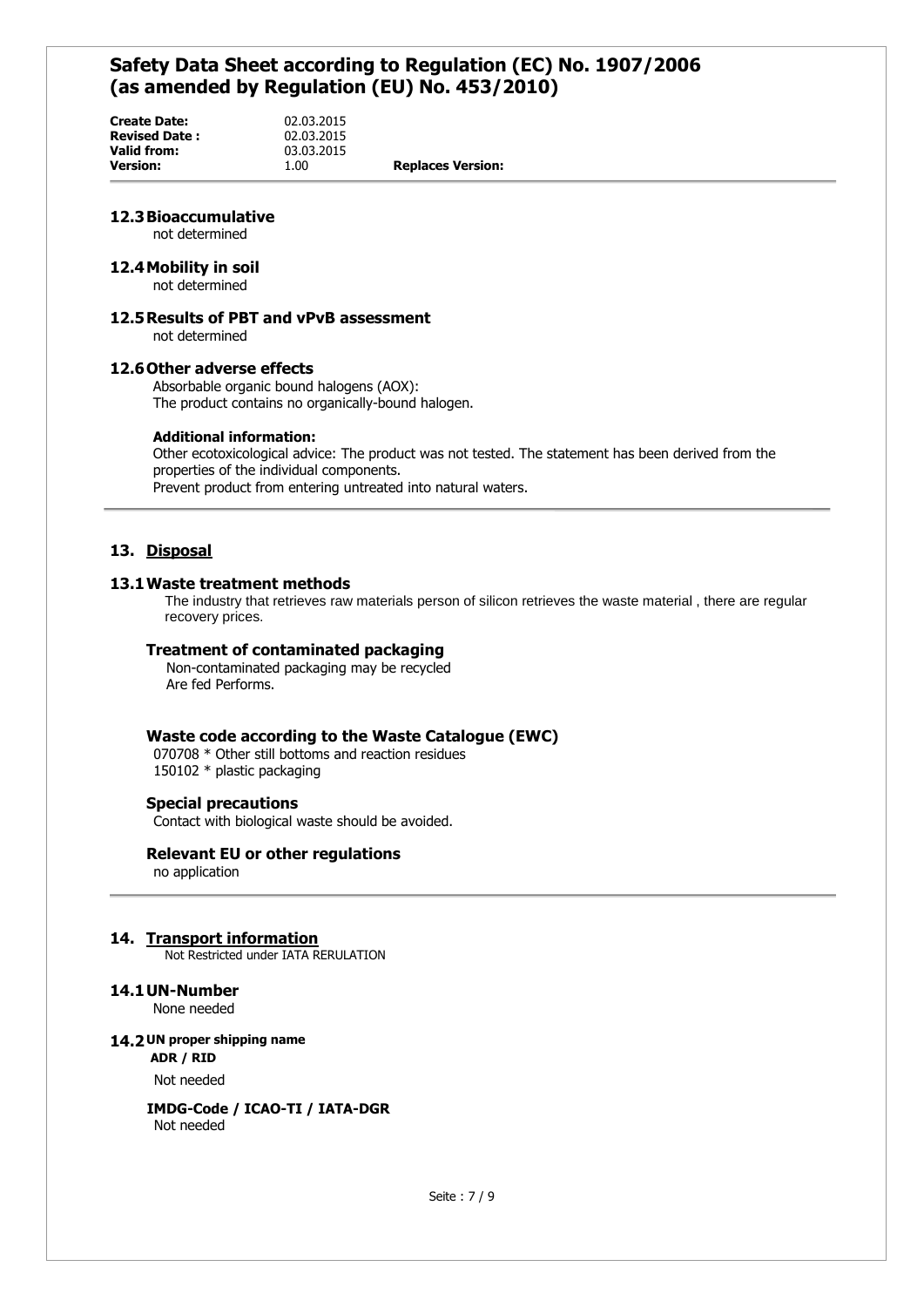**Create Date:** 02.03.2015 **Revised Date :** 02.03.2015 **Valid from:** 03.03.2015<br> **Version:** 1.00

**Version:** 1.00 **Replaces Version:**

#### **14.3Transport hazard class**

none

#### **14.4Packaging group**

III

#### **14.5environmental hazards**

Labelling not required for containers smaller 5kg / 5L **Indicator environmentally hazardous substances** ADR/RID / IMDG-Code / ICAO-TI / IATA-DGR:  $\Box$  Yes /  $\Box$  No Marine Pollutant:  $\Box$  yes /  $\Box$  no

## **14.6Special precautions for user**

See Chapter 6-8

#### **14.7Transport in bulk according to Annex II of MARPOL 73/78 and the IBC Code**

Delivery takes place only in compliance with traffic laws and appropriate packaging. Possible national deviations in other countries are not considered.

#### **15. Legislation**

#### **15.1Safety, health and environmental regulations / legislation specific for the substance or mixture**

#### **EU legislation as**

**Regulation (EC) No 2037/2000 (substances that deplete the ozone layer):** Not applicable

**Regulation (EC) No 850/2004 (Persistent Organic Pollutants):**

Not applicable

**Regulation (EC) No 689/2008 (export and import of dangerous chemicals).:** Not applicable

**Regulation (EC) No 648/2004 (the Detergents).:** Not applicable

**Restrictions under Title VIII of Regulation (EC) 1907/2006:** None Available

#### **National regulations as**

**Water hazard class** Not applicable

**Solvent Ordinance (31 BlmSchV)** Not applicable

**Störfallverordnung (12 BlmSchV)** Nicht anwendbar

**Technical Instructions on Air Quality (TA Luft)** 5.2.5 Organic Substances